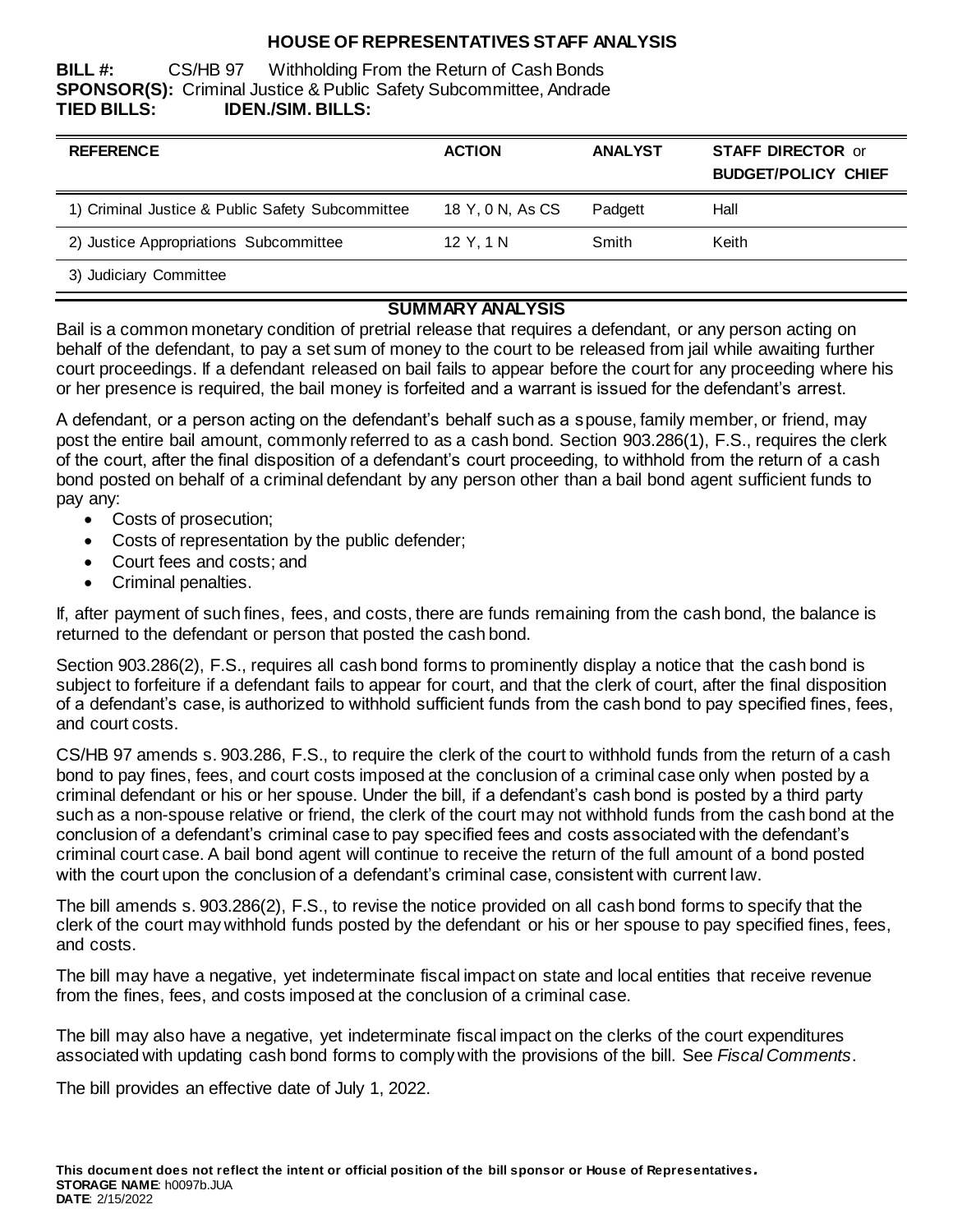### **FULL ANALYSIS**

## **I. SUBSTANTIVE ANALYSIS**

# A. EFFECT OF PROPOSED CHANGES:

# **Background**

### Pretrial Release

Article I, section 14, of the Florida Constitution provides, with some exceptions, that every person charged with a crime or violation of a municipal or county ordinance is entitled to pretrial release on reasonable grounds. A judge is required to presume that nonmonetary conditions<sup>1</sup> are sufficient for any person to be granted pretrial release who is not charged with a dangerous crime.<sup>2</sup> Although a court has the authority to impose any number of pretrial release conditions, it must impose conditions of release that require the defendant to refrain from criminal activity and to refrain from contact with a victim, if applicable.<sup>3</sup> If a defendant violates pretrial release conditions, he or she may be arrested and held to answer before the court having jurisdiction to try the defendant.<sup>4</sup>

#### Bail

Bail is a common monetary condition of pretrial release that requires a defendant, or a person acting on behalf of the defendant, to pay a set sum of money to the court to be released from jail while awaiting further court proceedings.<sup>5</sup> If a defendant released on bail fails to appear before the court for any proceeding where his or her presence is required, the bail money is forfeited and a warrant is issued for the defendant's arrest.

In determining whether to release a defendant on bail and setting a bail amount, a judge must consider:

- The nature and circumstances of the offense charged.
- The weight of the evidence against the defendant.
- The defendant's family ties, length of residence in the community, employment history, financial resources, and mental condition.
- The defendant's past and present conduct, including any record of convictions, previous flight to avoid prosecution, or failure to appear at court proceedings.
- The nature and probability of danger which the defendant's release poses to the community.
- The source of funds used to post bail or procure an appearance bond.
- Whether the defendant is already on release pending resolution of another criminal proceeding or on probation, parole, or other release pending completion of a sentence.
- The street value of any drug or controlled substance connected to or involved in the criminal charge.
- The nature and probability of intimidation and danger to victims.
- Whether there is probable cause to believe that the defendant committed a new crime while on pretrial release.
- Any other facts that the court considers relevant.

l <sup>1</sup> Nonmonetary conditions include any condition that does not require the payment of a financial guarantee, such as releasing the arrestee on his or her recognizance, placement in a pretrial release program, or placing restrictions on the arrestee's trave l, association, or place of abode. *See* Fla. R. Crim. P. 3.131.

<sup>&</sup>lt;sup>2</sup> S. 907.041(3), F.S. "Dangerous crimes" include: arson; aggravated assault; aggravated battery; illegal use of explosives; chi ld abus e or aggravated child abuse; abuse or aggravated abuse of an elderly person or disabled adult; aircraft piracy; kidnapping; homicide; manslaughter; sexual battery; robbery; carjacking; lewd, lascivious, or indecent assault or act upon or in presence of a chil d under the age of 16 years; sexual activity with a child, who is 12 years of age or older but less than 18 years of age, by or at solicitation of pers on in familial or custodial authority; burglary of a dwelling; stalking and aggravated stalking; act of domestic violence as def ined in s. 741.28, F.S.; home invasion robbery; act of terrorism as defined in s. 775.30, F.S.; manufacturing any substances in violation of ch. 893, F.S.; attempting or conspiring to commit any such crime; and human trafficking. S. 907.041, F.S.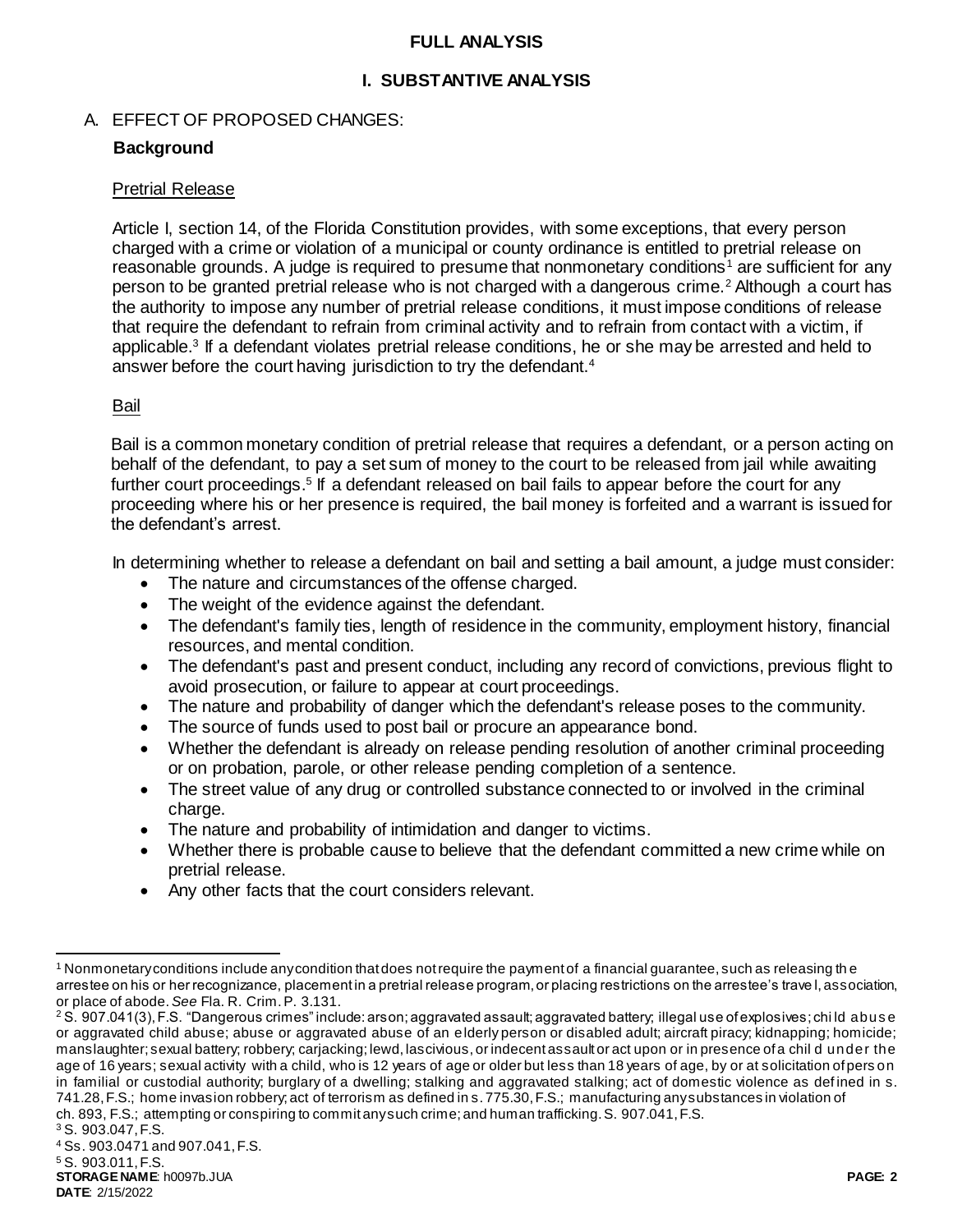- Whether the crime charged is a violation of ch. 874, F.S., relating to criminal gangs or subject to reclassification under s. 843.22, F.S., for committing the offense of traveling across county lines with the intent to commit a burglary.
- Whether the defendant, other than a defendant whose only criminal charge is a misdemeanor criminal traffic offense under ch. 316, F.S., is required to register as a sexual offender under s. 943.0435, F.S., or a sexual predator under s. 775.21, F.S.<sup>6</sup>

# Cash Bond

A defendant, or a person acting on the defendant's behalf such as a spouse, family member, or friend, may post the entire bail amount, commonly referred to as a cash bond.<sup>7</sup> Section 903.286(1), F.S., requires the clerk of the court, after the final disposition of a defendant's court proceeding, to withhold from the return of a cash bond posted on behalf of a criminal defendant by any person other than a bail bond agent sufficient funds to pay any:

- Costs of prosecution:<sup>8</sup>
- Costs of representation by the public defender;<sup>9</sup>
- Court fees:
- Court costs: and
- $\bullet$  Criminal penalties.<sup>10</sup>

If, after payment of such fines, fees, and costs, there are funds remaining from the cash bond, the balance is returned to the defendant or person that posted the cash bond.

Section 903.286(2), F.S., requires all cash bond forms to prominently display a notice that the cash bond is subject to forfeiture if a defendant fails to appear for court, and that the clerk of court, after the final disposition of a defendant's case, is authorized to withhold sufficient funds from the cash bond to pay specified fines, fees, and court costs.

# **Effect of Proposed Changes**

CS/HB 97 amends s. 903.286(1), F.S., to require the clerk of the court to withhold funds from the return of a cash bond to pay fines, fees, and court costs imposed at the conclusion of a criminal case only when posted by a criminal defendant or his or her spouse. Under the bill, if a defendant's cash bond is posted by a third party such as a non-spouse relative or friend, the clerk of the court may not withhold funds from the cash bond at the conclusion of a defendant's criminal case to pay specified fees and costs associated with the defendant's criminal court case. A bail bond agent will continue to receive the return of the full amount of a bond posted with the court upon the conclusion of a defendant's criminal case, consistent with current law.

The bill amends s. 903.286(2), F.S., to revise the notice provided on all cash bond forms to specify that the clerk of the court may withhold funds posted by the defendant or his or her spouse to pay specified fines, fees, and costs.

 $\overline{a}$ 

 $6$  S. 903.046(2), F.S.

<sup>&</sup>lt;sup>7</sup> In the alternative, a defendant may elect to use a criminal surety bail bond executed by a bail bond agent. Generally, to use the services of a bail bond agent, an incarcerated person must pay a nonrefundable fee to the bail bond agent equal to 10 percent of the bond amount set by the court. This contract obligates the bail bond agent to ensure a defendant appea rs at all required court appearances. S. 903.105, F.S. *See also* Florida Dept. of Financial Services, *Bail Bonds Overview* 

<https://www.myfloridacfo.com/division/consumers/understandingcoverage/bailbondsoverview.htm> (last visited Feb. 10, 2022). 8 Costs of prosecution are generally set at \$50 for a misdemeanor or criminal traffic offense and \$100 for a felony offense. The court may award a higher amount upon a showing of sufficient proof that higher costs were incurred by the prosecution. Proceeds are deposited into the State Attorneys Revenue Trust Fund. S. 938.27(8), F.S.

<sup>9</sup> Costs of representation by the public defender include a \$50 initial application fee and a \$50 fee for legal representation for a misdemeanor or criminal traffic offense and \$100 for legal representation for a felony offense. The court may award a higher amount upon a showing of sufficient proof that higher fees or costs were incurred by the public defender. Proceeds are deposited into the Indigent Criminal Defense Trust Fund. Ss. 27.52 and 938.29, F.S.

**STORAGE NAME**: h0097b.JUA **PAGE: 3** <sup>10</sup> S. 903.286, F.S. The amount of court fees, court costs, and criminal penalties vary depending on the juri sdiction and the nature of the defendant's criminal charge. The fees, costs, and fines are used to fund the operations of the court system, as well as vario us other programs related to criminal justice. *See* ch. 938, F.S.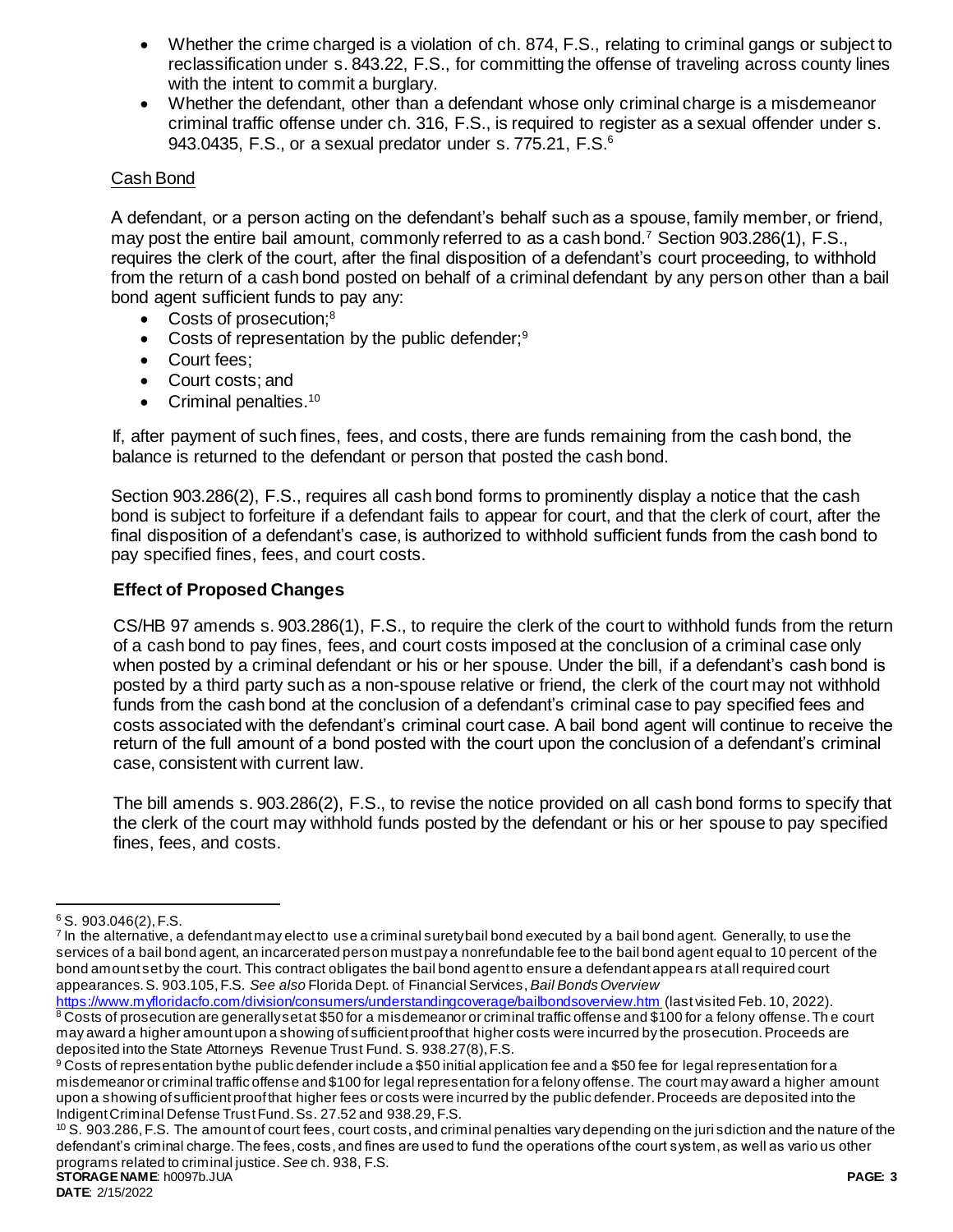The bill provides an effective date of July 1, 2022.

B. SECTION DIRECTORY:

**Section 1:** Amends s. 903.286, F.S., relating to return of cash bond; requirement to withhold unpaid fines, fees, court costs; cash bond forms.

**Section 2:** Provides an effective date of July 1, 2022.

# **II. FISCAL ANALYSIS & ECONOMIC IMPACT STATEMENT**

- A. FISCAL IMPACT ON STATE GOVERNMENT:
	- 1. Revenues:

See *Fiscal Comments*.

2. Expenditures:

None.

- B. FISCAL IMPACT ON LOCAL GOVERNMENTS:
	- 1. Revenues:

See *Fiscal Comments*.

2. Expenditures:

The bill may have an indeterminate negative fiscal impact on the clerks of the court who will have to update cash bond forms to comply with the provisions of the bill.

C. DIRECT ECONOMIC IMPACT ON PRIVATE SECTOR:

None.

D. FISCAL COMMENTS:

The bill may have an indeterminate negative fiscal impact on state and local entities that receive funding from the fines, fees, and costs imposed as part of the sentence in a criminal case. The bill requires the clerk of the court to return the full amount of a cash bond posted by any person other than the defendant or his or her spouse, thereby eliminating the clerk's ability to use the funds from those cash bonds to pay such fines, fees, and costs.

## **III. COMMENTS**

# A. CONSTITUTIONAL ISSUES:

1. Applicability of Municipality/County Mandates Provision:

Not applicable. The bill does not appear to affect county or municipal governments.

2. Other:

None.

B. RULE-MAKING AUTHORITY:

Not applicable.

C. DRAFTING ISSUES OR OTHER COMMENTS:

None.